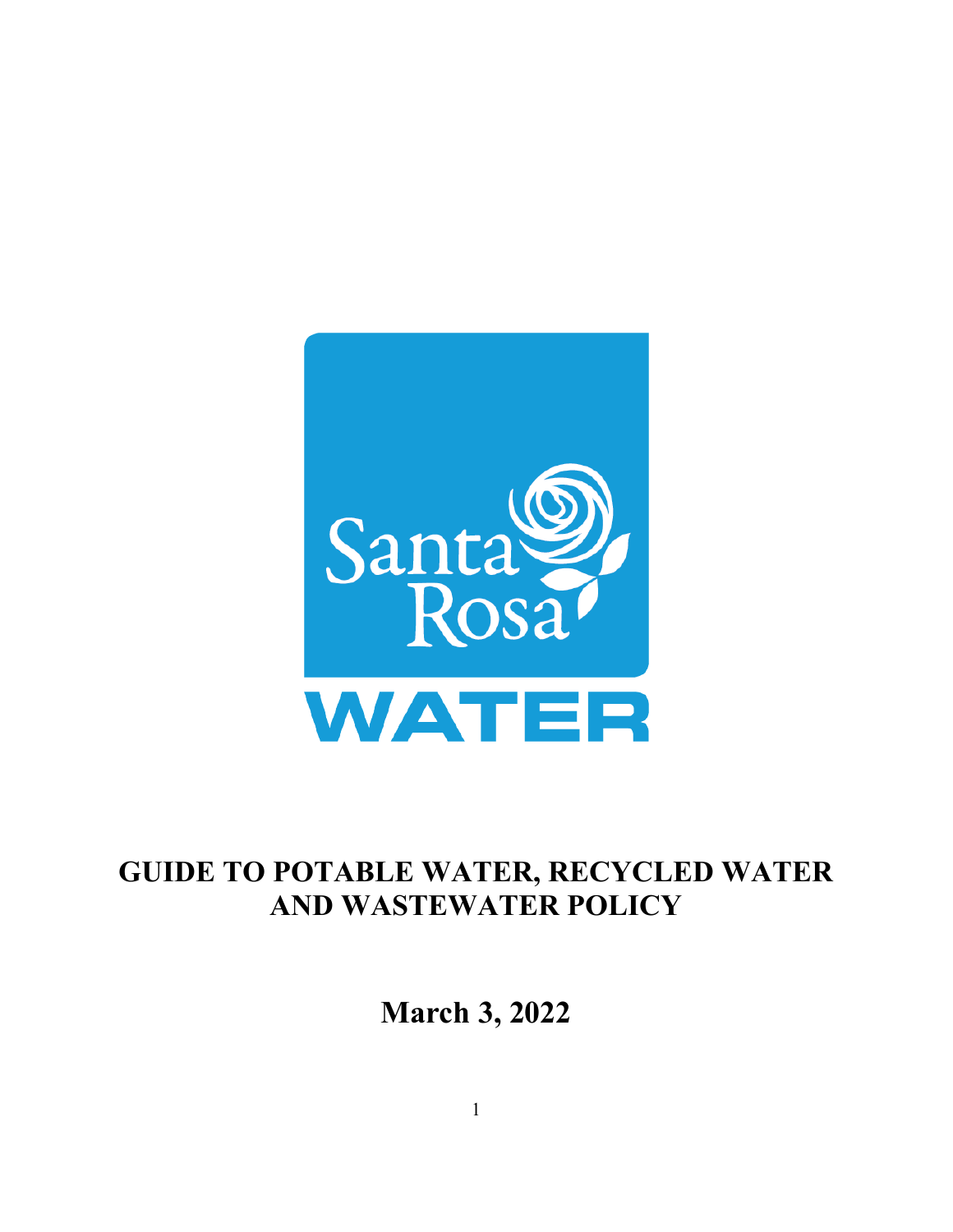## TABLE OF CONTENTS

| Preface                                     | Page 2  |
|---------------------------------------------|---------|
| Section I. Demand Fees                      | Page 3  |
| Section II. Credit for Existing Connections | Page 8  |
| Section III. Reimbursement Programs         | Page 9  |
| Section IV. Water Laterals and Meters       | Page 14 |
| Section V. Payment Plans                    | Page 15 |
| Section VI. CIP Costs                       | Page 17 |
| Section VII. Processing Fees                | Page 17 |
| <b>Section VIII. Backflow Requirements</b>  | Page 17 |
| Section IX. Recycled Water Retrofit Costs   | Page 17 |

#### Preface

This policy document is intended to organize and clarify existing policies and procedures for both the public and staff. Should any discrepancy exist between this policy and any duly adopted code, ordinance, resolution, or, the City Standards and Specifications, the duly adopted code, ordinance, resolution, or the City Standards and Specifications shall prevail. Exemptions from, or waivers from the policies and procedures in this policy document may be granted by the Director of Santa Rosa Water/City Engineer when unusual circumstances warrant; requests for such exemptions or waivers must be submitted in writing clearly identifying the unusual circumstances pertaining to the request.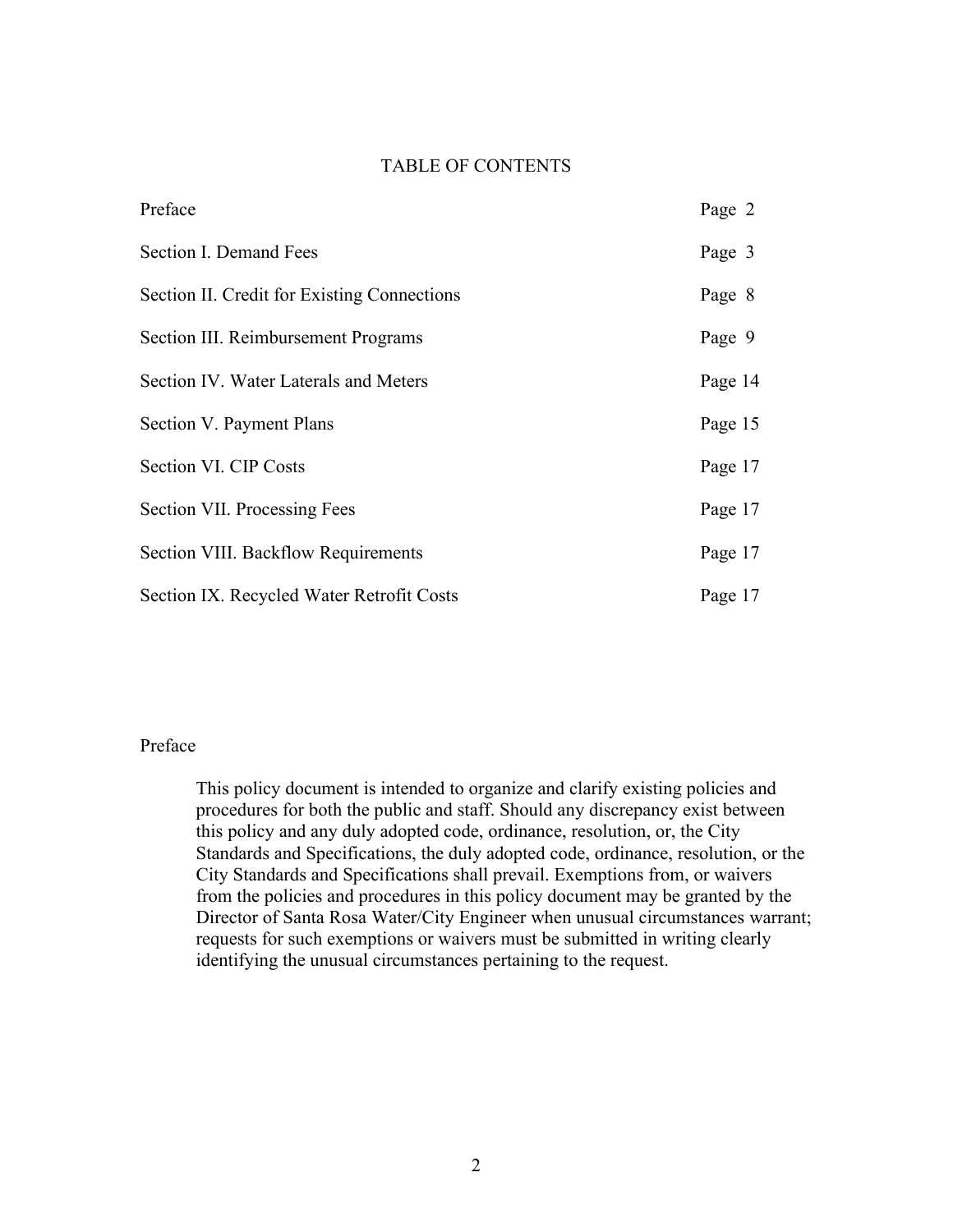## I. DEMAND FEES

- A. All new consumptive uses connected to the potable water system or recycled water system and all new connections to the wastewater system are required to pay a demand fee.
- B. Demand fees may only be paid for a specific connection to the potable water system, recycled water system and/or wastewater system, the fees shall be valid only for specific connections that are described on an engineering drawing or other documentation approved by the Director of Santa Rosa Water/City Engineer. Neither connection approvals, demand fees nor credits are transferable by sale, assignment or hypothecation to any other property. Fees are accepted as follows:

|                                                                                                               | <b>Inside City Limits</b>                                                                                                                                                                                                                                                       | <b>Outside City Limits-</b><br>additional requirement |
|---------------------------------------------------------------------------------------------------------------|---------------------------------------------------------------------------------------------------------------------------------------------------------------------------------------------------------------------------------------------------------------------------------|-------------------------------------------------------|
| Existing residential<br>dwellings with or without<br>potable water, recycled water<br>and/ or sewer available | Take demand fees at<br>any time.                                                                                                                                                                                                                                                | <b>Approved Utility</b><br>Certificate                |
| Vacant infill residential lots<br>with potable water, recycled<br>water and/or sewer available                | Take demand fees at<br>any time.                                                                                                                                                                                                                                                | n/a                                                   |
| Lots in approved subdivision<br>with a recorded Final Map or<br>Parcel Map                                    | Take demand fees at<br>any time.                                                                                                                                                                                                                                                | n/a                                                   |
| Model Homes in an<br>approved subdivision with or<br>without a Final Map or<br>Parcel Map                     | Take demand fees if<br>Planning and<br>Economic<br>Development has<br>designated lots as<br>model home.                                                                                                                                                                         | n/a                                                   |
|                                                                                                               | If potable water or<br>recycled water is<br>available but the sewer<br>system is not yet built<br>or accepted, a letter<br>from the developer<br>agreeing not to<br>discharge into the<br>sewer system is<br>required as is a<br>locking device at the<br>house turn off valve. |                                                       |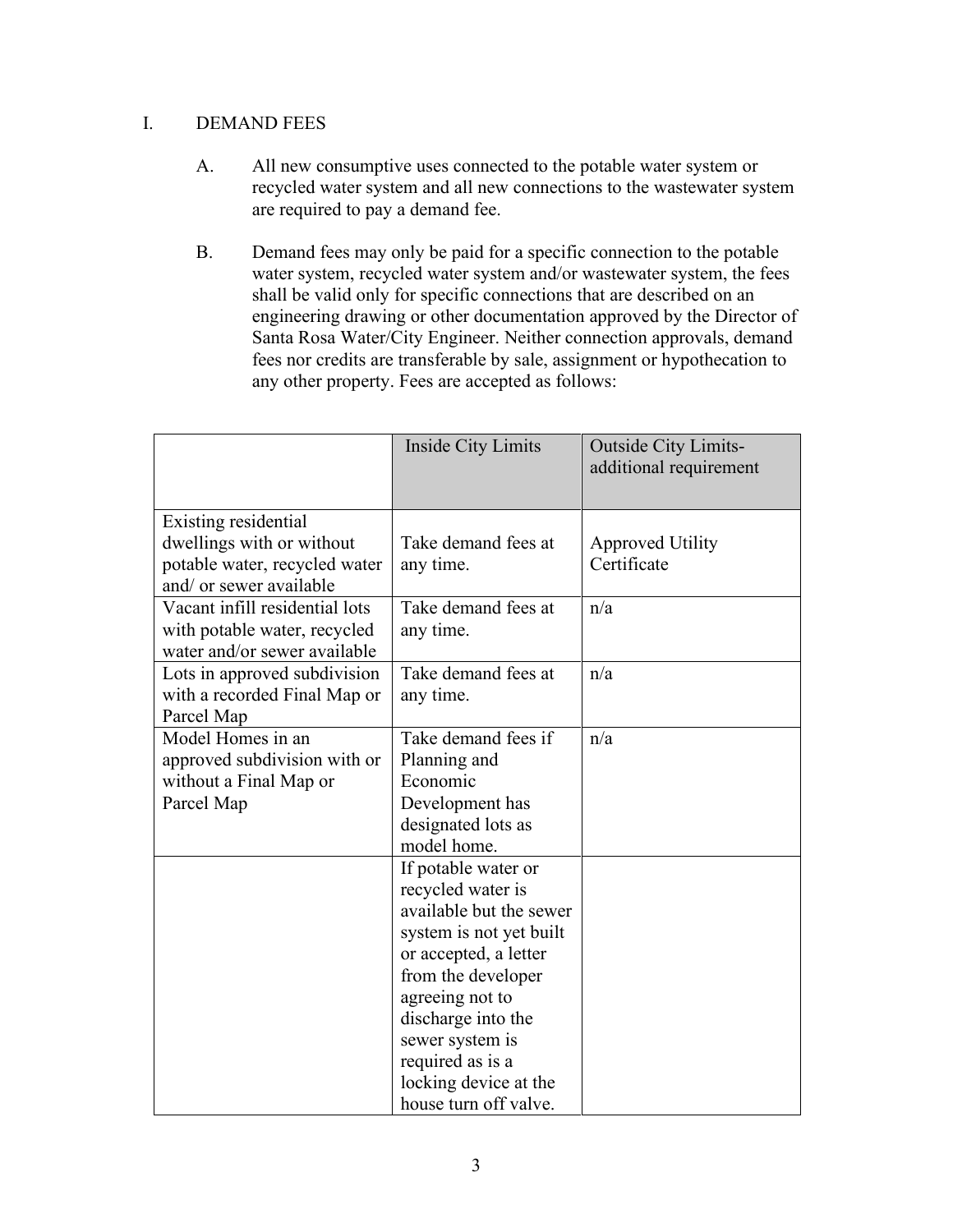|                                 | n/a                    |                              |
|---------------------------------|------------------------|------------------------------|
| Existing structure or lots in a |                        | See special agreement or     |
| City/County agreement area      |                        | assessment district files-   |
|                                 |                        | some areas may require       |
|                                 |                        | Utility Certificate.         |
| Existing residential dwelling   | n/a                    | Must have completed City     |
| or commercial building in       |                        | portion of the annexation    |
| process of Annexation           |                        | process and be scheduled     |
|                                 |                        | for LAFCO meeting, OR        |
|                                 |                        | must sign and record         |
|                                 |                        | <b>Annexation Demand Fee</b> |
|                                 |                        | Payment Agreement.           |
| Lot Split                       | Must have recorded     | n/a                          |
|                                 | Parcel Map.            |                              |
| Public health hazard with or    | Take demand fees at    | <b>Approved Utility</b>      |
| without potable water,          | any time.              | Certificate                  |
| recycled water and/or sewer     |                        |                              |
| available                       |                        |                              |
| Commercial buildings or lots    | <b>Building Permit</b> | <b>Approved Utility</b>      |
| with or without potable         | application.           | Certificate, Building        |
| water, recycled water and/or    |                        | Permit application, and      |
| sewer available                 |                        | approved public              |
|                                 |                        |                              |
|                                 |                        | Improvement Plans, if        |
|                                 |                        | required.                    |
| <b>Second Units</b>             | <b>Building Permit</b> | <b>Approved Utility</b>      |
|                                 | application.           | Certificate.                 |

- C. Industrial uses or uses not listed on the Table 15-1: Non-residential or Industrial Demand Factors Typical Parameters in Title 15 of the City Code may require an Industrial Waste Discharge Permit to determine constituents before demand fees can be determined.
- D. Expiration of Payment
	- 1. Demand fees may not be paid for more than two years in advance of the actual commencement of permanent potable water, recycled water and/or wastewater service. If the two-year period expires without permanent service having commenced, all payments received may be considered as a credit toward the fees necessary to acquire potable water, recycled water and/or wastewater service at the time of actual commencement of potable water, recycled water and/or wastewater service. Fees may be refunded after withdrawal of the project application upon the written request of the payee.
	- 2. Notwithstanding the two-year period under this section, once a building permit is issued, within the two year expiration period, for a project for which, (1) the appropriate demand fees have been paid,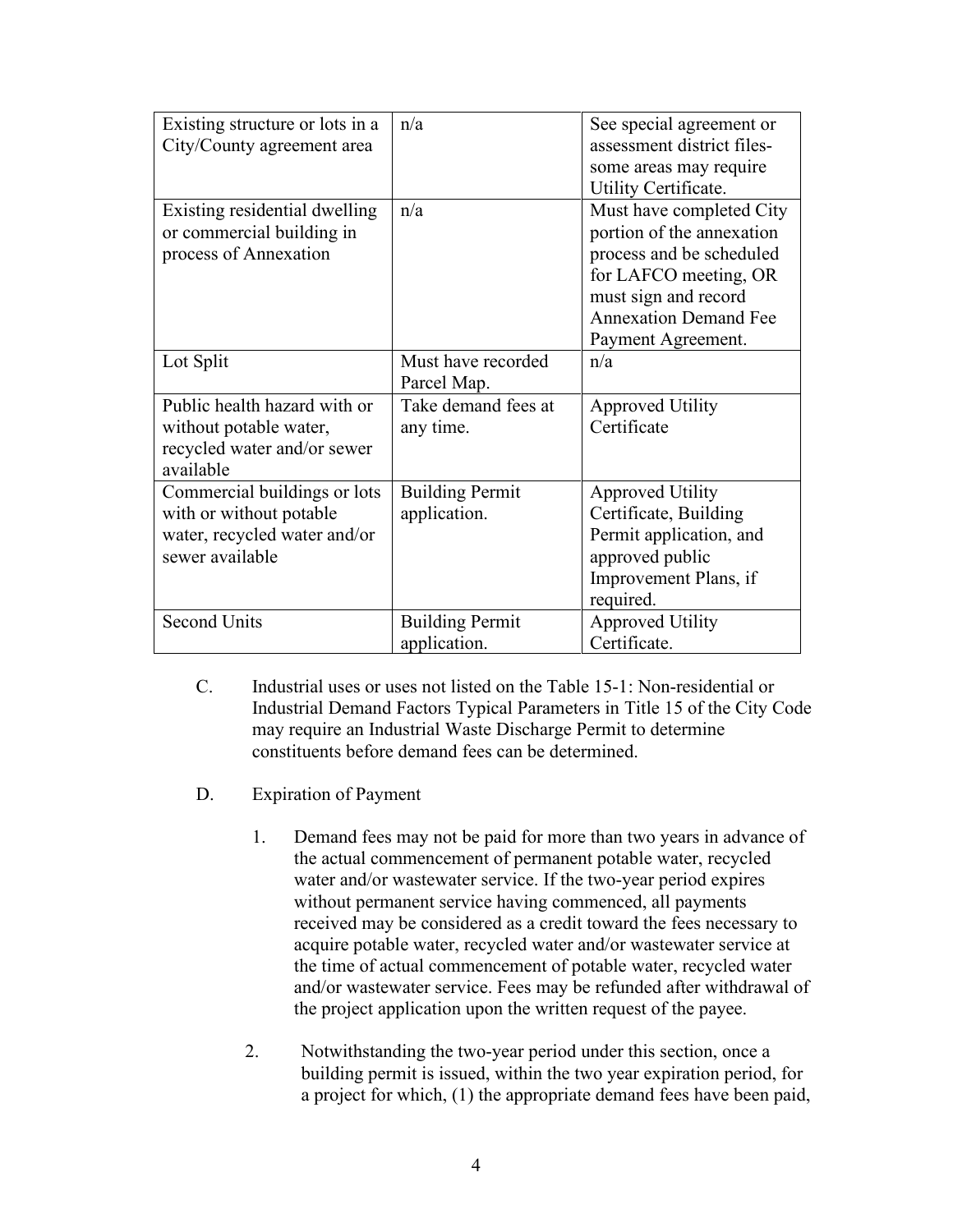and (2) building construction above the foundation has commenced on the project, no additional demand fees will be due for the project irrespective of the date of completion of the project and the date that the permanent sewer, potable water and/or recycled water service is established.

- 3. For applications made for which payments were received prior to July 1, 1981, the two-year period shall not apply and fees paid will be good until connected, provided no changes in size or other recalculations are required. If changes in size or other recalculations are required, the demand fee shall be recalculated based upon the demand fees currently in effect and the fee due shall be the difference between the prepaid fee and the current demand fee in effect for the size connection required; this provision shall remain in effect until the council establishes a specific date terminating said grandfather provision. Should questions arise, the City's Director of Santa Rosa Water/City Engineer shall make the determination as to whether permanent potable water, recycled water and/ or wastewater service has commenced and its effective date.
- E. For non-residential uses, the minimum potable water, recycled water and wastewater demand fee shall be based on a minimum flow of 1000 gallons per month and shall be purchased in 1000 gallons per month increments.
- F. Demand fees for shell non-residential or industrial buildings are determined in phases. Irrigation demand fees for potable and/or recycled water shall be paid prior to requesting an irrigation meter. The wastewater and domestic potable water demand fees shall be paid prior to the issuance of the building permit for the shell building based on warehouse calculations. Additional fees may be necessary prior to occupancy if the proposed uses have potable water or wastewater demand greater than warehouse demand used for initial demand fee determination.
- G. In general, demand fees are determined by the Director of Santa Rosa Water/City Engineer and shall be paid before a building permit for any work may be issued by the city.
- H. Mixed use projects pay demand fees based upon each particular use. Live work units are required to pay potable water and wastewater upon the least intense allowable use by the zoning of the parcel prior to issuance of the building permit.
- I. New multi-unit residential with 4 or more units, commercial and industrial uses with landscaping must install a separate irrigation meter per City Water Standard X. Existing multi-unit residential with 4 or more units, commercial and industrial uses that do not have a separate irrigation meter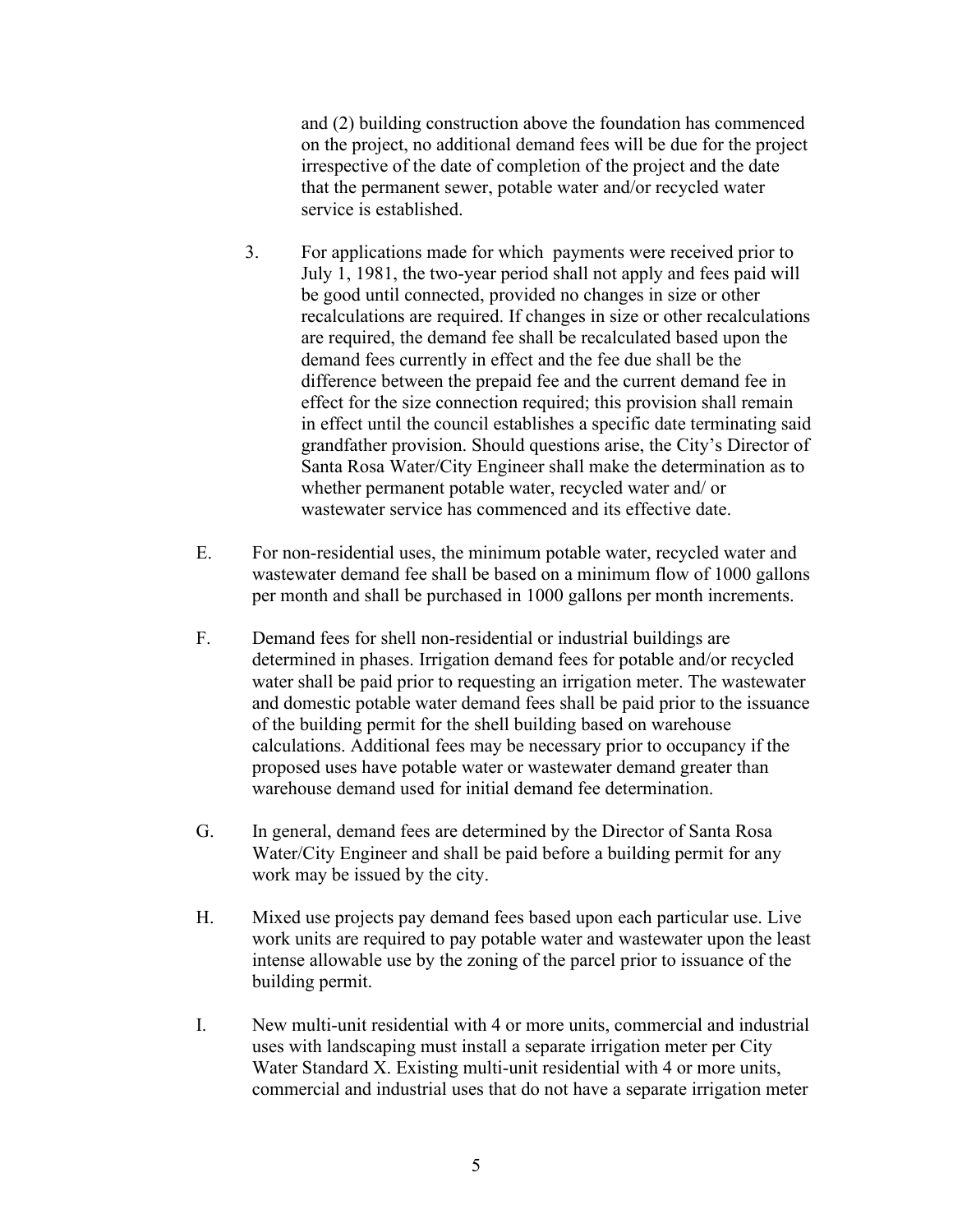may be required to install a separate irrigation meter at time of application for any building permit or encroachment permit when irrigation water is being used on the parcel. Demand fees for potable and/or recycled water irrigation are based on an estimate of peak monthly use determined by the City of Santa Rosa Engineering Development Services division. Applicant must comply with W.E.L.O. (Water Efficient Landscape Ordinance) and submit plant types with square footage to Engineering Development Services to determine flow.

- J. When one unit on a lot is proposed to be connected to either City potable water or wastewater, all units on the lot must be connected. When one unit on a lot is proposed to be connected to City recycled water, all units on the lot may be required to connect.
- K. Potable and Recycled Water Demand Fees
	- 1. Demand fees will be paid at a rate established per current City Council Resolution.
	- 2. The demand fee for potable or recycled water capacity over the minimum monthly amount is sold in thousand gallon increments.
	- 3. Multi-family residential uses with common landscape areas are required to have a separate irrigation meter and pay a demand fee on the irrigation.
	- 4. For non-residential uses, the potable or recycled water demand purchased must be based upon the estimated maximum monthly usage as determined by the City Engineer. The estimated maximum monthly water usage will be equivalent to the flow determined for wastewater demand fee calculations utilizing table 15-1: Nonresidential or Industrial Demand Factors-Typical Parameters (City Code 15-16.030) based upon the type and size of the nonresidential use. If the non-residential use will use potable or recycled water for product production that will not be discharged to the wastewater system, additional potable or recycled water demand must be purchased based upon the estimated maximum monthly water anticipated to be used for product production. The minimum potable or recycled water demand for non-residential uses is 1000 gallons per month.
	- 5. Potable or recycled water demand fees are required for irrigation service. Where a property has both irrigation and domestic demands, the demand fees are due for both uses.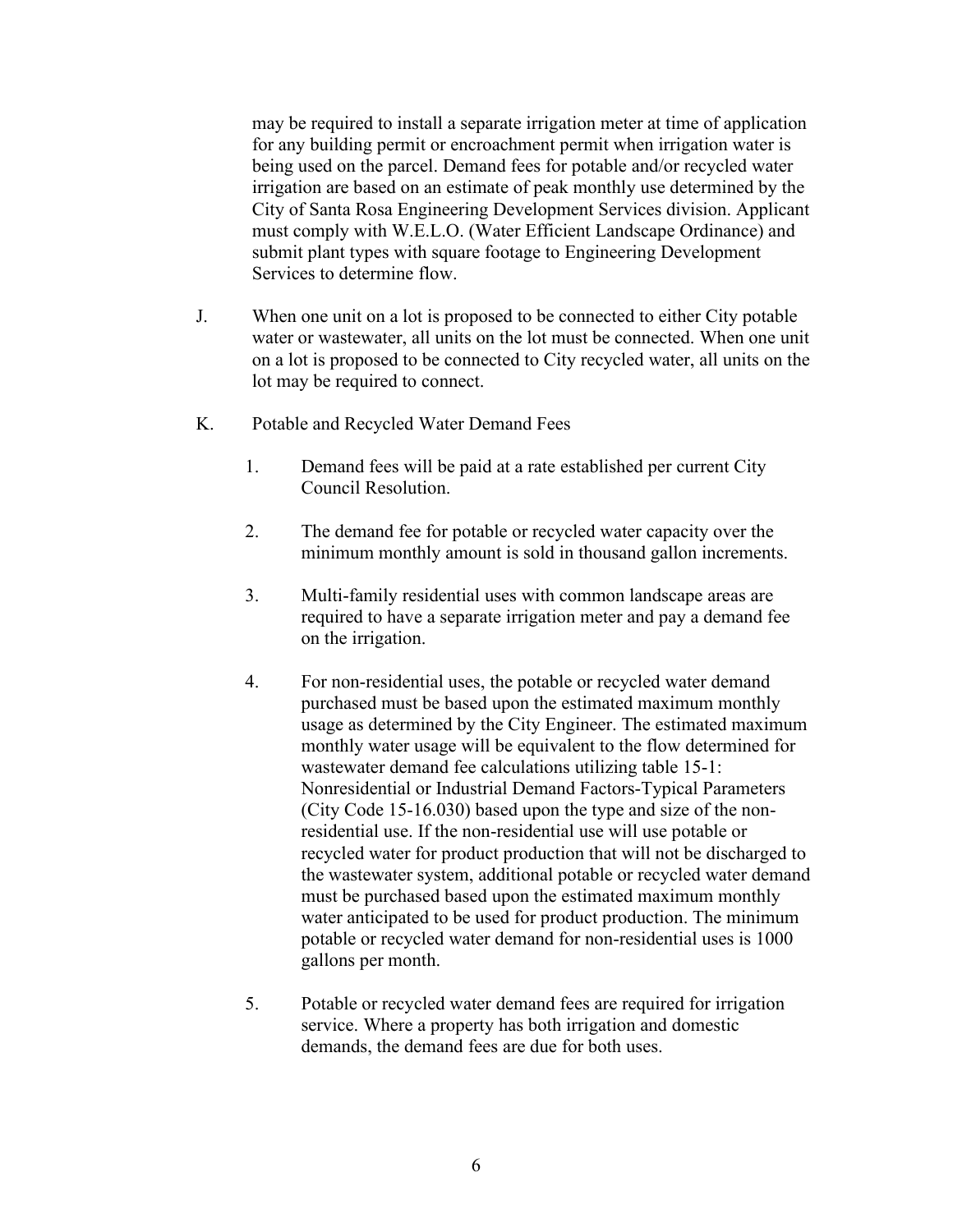- 6. Very Large Lot Single Family Dwelling (SFD) potable water demand fees are due from all lots over 1 acre (43,561 square feet and larger) with the following exceptions:
	- a. For lots utilizing a functional private well for all outdoor landscape irrigation. A letter from a certified/licensed well tester certifying that the well is capable of providing sufficient water for outdoor irrigation, considering the size and characteristics of the lot, must be submitted to the Director of Santa Rosa Water/City Engineer for review and decision. Available gallons per minute of the well/pump system and available water storage holding capacity must be included in the submission.
	- b. For lots which have CC&R or special zoning restrictions that limit the lot area that may be landscaped or irrigated to 1 acre or less. A copy of such CC&R's or special zoning restrictions must be submitted to the Director of Santa Rosa Water/City Engineer for review and decision.
	- c. If a property owner who is required to pay a Very Large Lot SFD potable water demand fee believes that special circumstances exist for their property that would significantly limit the potable water use on the property to the level of the Medium/Large Lot SFD, the owner may request permission to pay the potable water demand fee for a Medium/Large lot SFD. Such a request must contain detailed information about the special circumstances that would limit potable water use and must be submitted in writing to the Director of Santa Rosa Water/City Engineer for review and decision.
	- d. Lots utilizing recycled water for all outdoor landscape irrigation will pay irrigation demand fees according to the irrigation demand fee calculation method, and potable water demand fees based on indoor water use estimate determined by the Director of Santa Rosa Water.
- L. Wastewater Demand Fees
	- 1. Demand fees will be paid at a rate established per current City Ordinance.
	- 2. The wastewater demand fee for non-residential and industrial uses shall be based on (a)a non-residential wastewater demand fee rate per current Ordinance and (b) the estimated monthly wastewater flow quantity for the type of use based upon the factors in Table 15-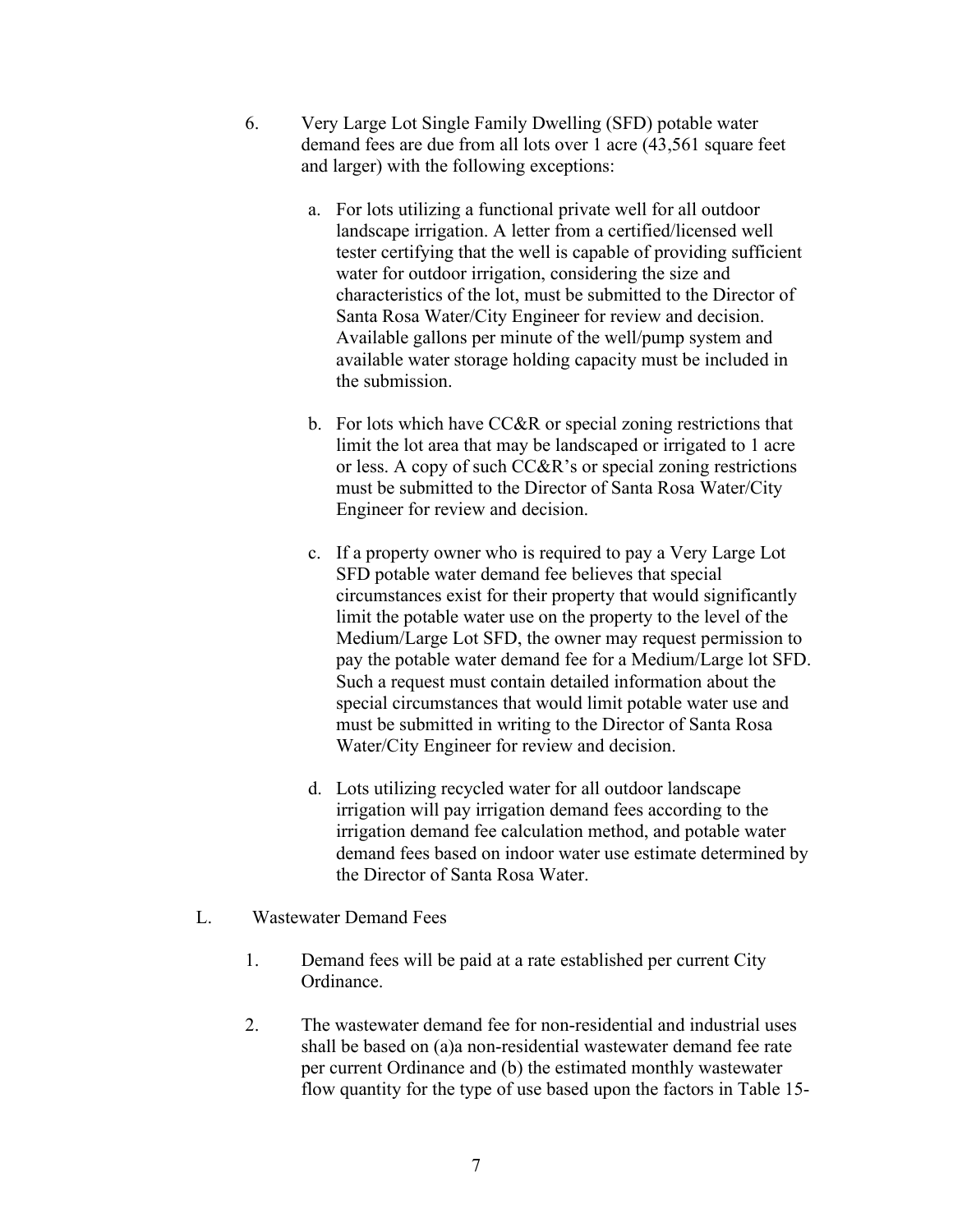1: Non-residential or Industrial Demand Factors-Typical Parameters (City Code 15-16.030), with the following requirements: the minimum flow quantity that must be purchased for non-residential uses is 1000 gallons per month, and purchases must be made in increments of 1000 gallons per month.

- 3. The non-residential customer has the option of submitting alternate sewer flow quantity estimates to the Director of Santa Rosa Water/City Engineer for consideration.
- 4. The purchase of additional wastewater capacity is in a minimum increment of 1000 gallons per month.
- M. Best Available Technology
	- 1. Best Available Technology (BAT) means the most efficient hardware, fixtures, and systems as determined by the Director of Santa Rosa Water/City Engineer for reduction of the amount of potable water and wastewater volume and other wastewater flow characteristics. Efficient hardware, fixtures and systems required by the Building Code are factored into the current demand fee.

# II. CREDIT FOR EXISTING CONNECTIONS

- A. Credits for existing potable water, recycled water and wastewater connections shall be determined by the Director of Santa Rosa Water /City Engineer.
- B. When the use of a property changes, the total demand fee for the new use shall be calculated using the current system of determining demand fees.
- C. Once potable water, recycled water and wastewater capacity credits have been determined by the Director of Santa Rosa Water/City Engineer, credits are not altered by consumption or use until additional capacity is purchased.
- D. Credits and additional fees for a specific project will only be calculated if the existing use on site is expanding in square footage or the type of use has an increased flow pursuant to Table 15-1: Non- residential or Industrial Demand Factors-Typical Parameters than any prior use on site.
- E. Non-residential or industrial projects with an increased flow pursuant to Table 15-1 shall have credits determined as follows:
	- 1. If there is a valid capacity document (i.e. Fully executed Utility Service Agreement or Notice and Acknowledgement letter) for the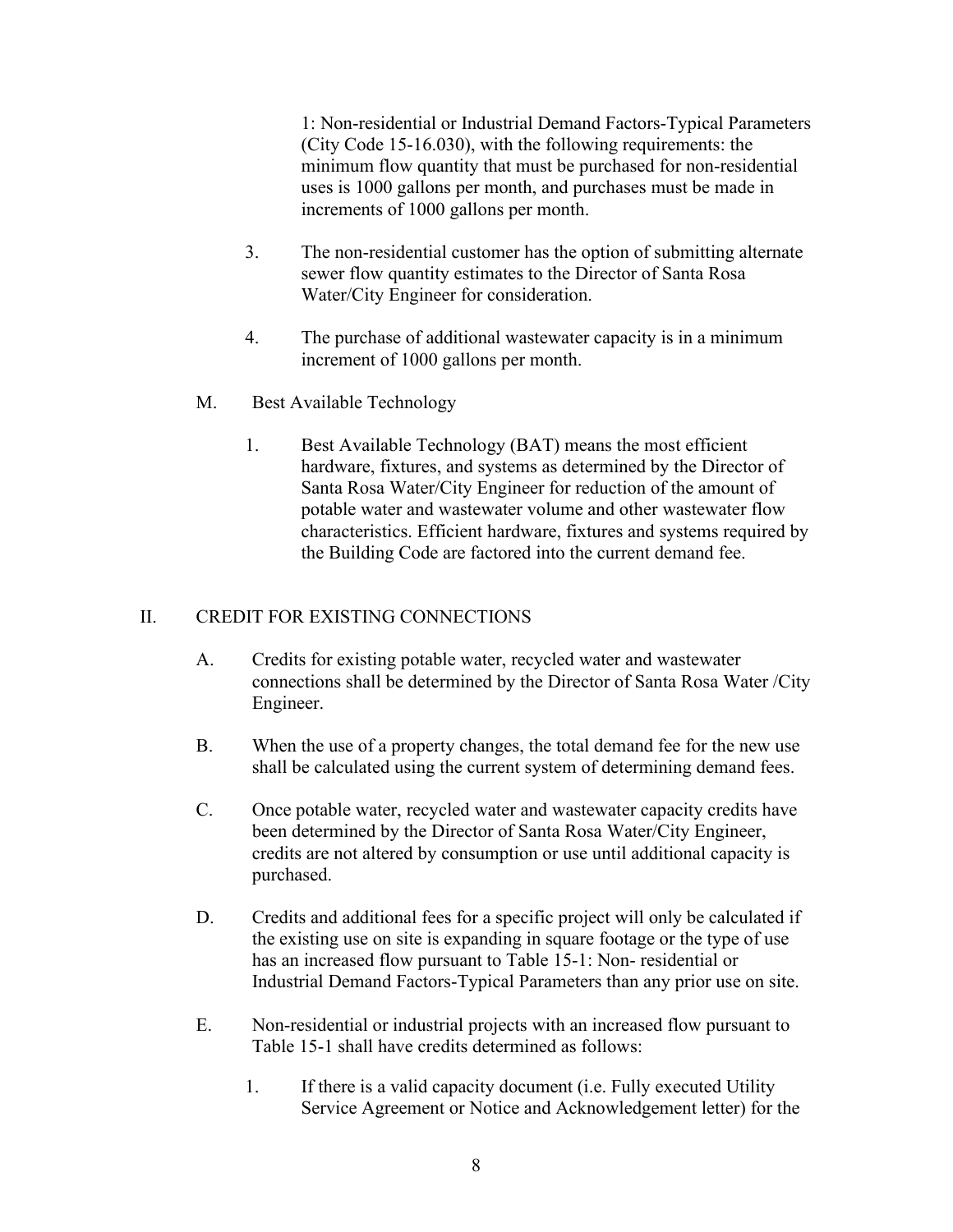property, the credit will equal the amount identified in the agreement as "Maximum Gallons per Month Allowed".

- 2. If there is no valid capacity document, and the previous demand fee was paid after 1995 according to estimated wastewater flow and/or strength methodology specified in City Code, the credit shall equal the amount purchased at the time, or subsequently purchased, for the property in terms of Equivalent Single Family Unit (*ESU's)*. For each ESU purchased for the property, the property will be credited 5,500 gallons per month per ESU.
- 3. If there is no valid capacity document, and the previous demand fee was paid prior to 1996 according to water meter size or other methodology, the credit will be calculated on prior type of use and square footage based on the current Table 15-1: Non-residential or Industrial Demand Factors-Typical Parameters.

## III REIMBURSEMENT PROGRAMS

- A. Reimbursement for Offsite Improvements
	- 1. Upon written request by a developer and after a public hearing, the Director of Santa Rosa Water/City Engineer may enter into a reimbursement agreement with a developer who constructs an improvement which the Director of Santa Rosa Water /City Engineer determines will also provide a benefit to other properties.
	- 2. Before entering into a reimbursement agreement, the Director of Santa Rosa Water/City Engineer shall review submittals received from the developer and determine:
		- a. The actual cost of constructing the improvements:

In order to be eligible, the Developer must submit a detailed breakdown of all the engineering, construction, permitting and plan check costs incurred, to the City, no later than 60 days after new potable water and/or wastewater mains are tied into the City system; Lump sum invoices cannot be accepted. Invoices must be itemized.

- b. The developer must identify each parcel which will contribute to the need for the improvement; and
- c. The developer shall propose the formula for establishing the fee to be imposed on each parcel identified as having a reasonable relationship to the need for the public improvement.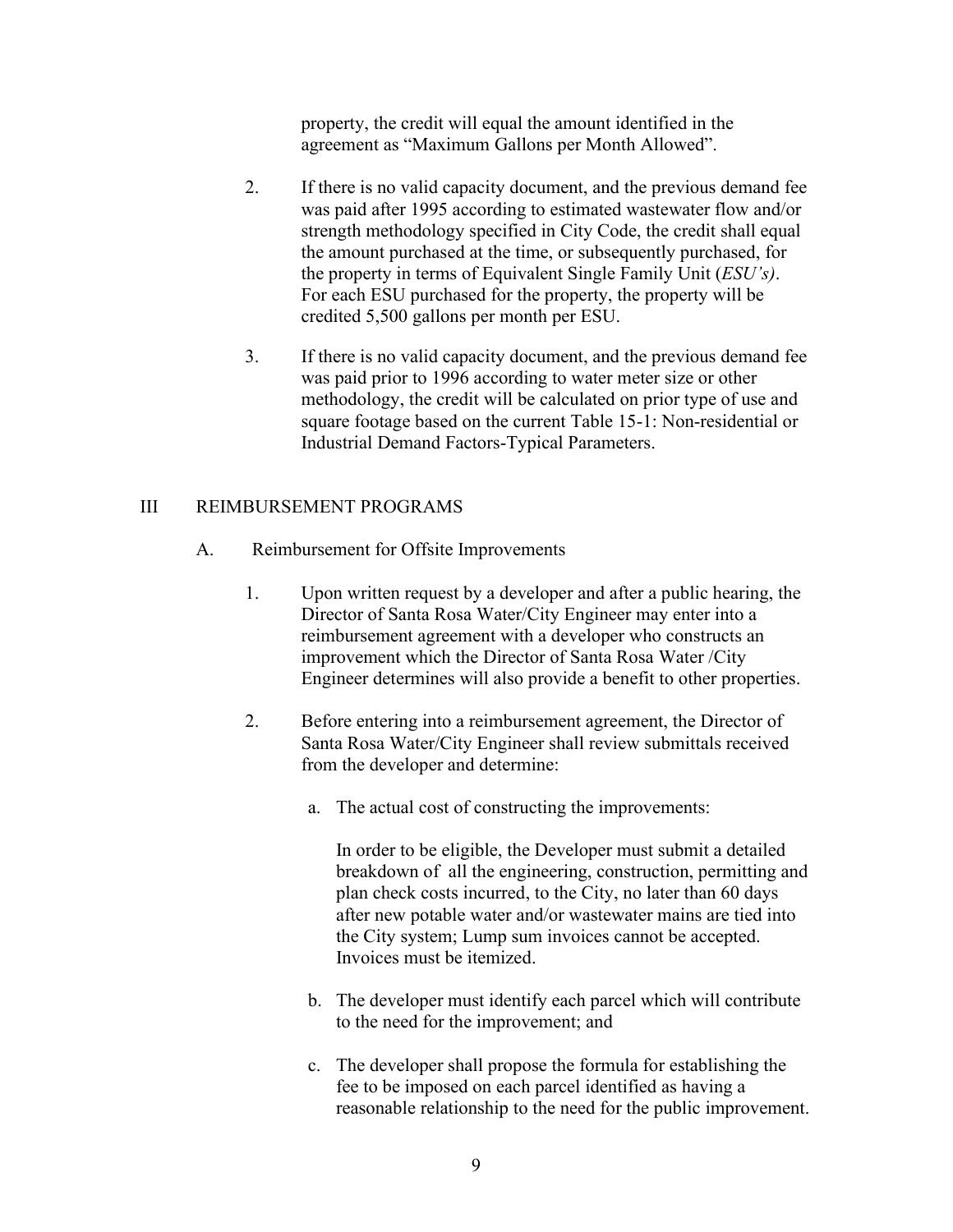- 3. A reimbursement agreement shall include the following provisions
	- a. The portion of the cost of the improvement subject to reimbursement;
	- b. The name and address of the developer to be reimbursed;
	- c. Identification of the parcels which will contribute to the need for the improvement;
	- d. A formula for establishing an equitable fee to be charged each parcel, including an appropriate amount, not to exceed ten percent, to reimburse the City for administering the agreement;
	- e. The City's obligation to pay to the developer all fees collected less the amount to reimburse the City for administering the agreement as described above;
	- f. A release of the City's liability for failing to collect fees upon subsequent development of identified parcels or upon beneficial use of the improvement by identified parcels; and
	- g. A term of ten (10) years or, upon request, up to two additional terms of ten years each, approved by the Director of Santa Rosa Water/City Engineer.
- 4. Hearing
	- a. Before executing a Reimbursement Agreement, the Director of Santa Rosa Water/City Engineer shall conduct a public hearing regarding the proposed agreement. The Director of Santa Rosa Water/City Engineer shall give fifteen (15) days written notice of the hearing to the record owner (as shown on the County Assessor's real property assessment rolls) of each parcel which has a reasonable relationship between the need for the public improvement and each parcel.
- 5. Each owner of a parcel identified in the Reimbursement Agreement as required per City Code shall pay the required fee prior to issuance of a building permit allowing development of the property or prior to other beneficial of the improvement.
- 6. The reimbursement provisions of existing Wastewater Main and/or Potable Water Main Extension Agreements shall remain in effect. Extension Agreements shall expire ten years after the wastewater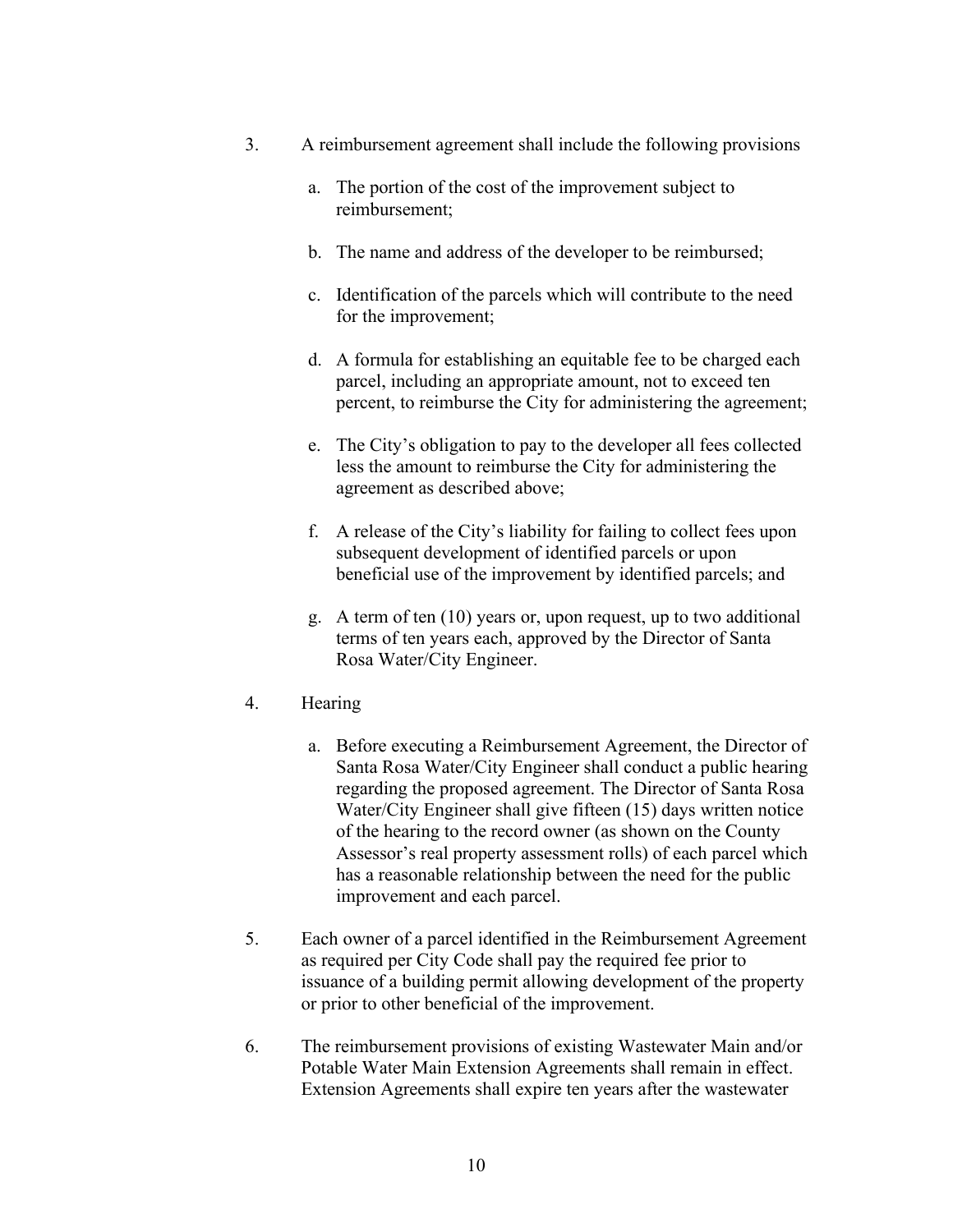main, or potable water main is accepted by the City. Upon request, the term may be extended to two additional terms of ten years each by the Board of Public Utilities/City Engineer.

- 7. The reimbursement fee for Extension Agreements shall be \$15.00 per front footage for potable water and \$18.00 per front for wastewater. Reimbursable quantities are determined by the Director of Santa Rosa Water/City Engineer per City Code Section 21- 10.080.
- 8. For a new subdivision connecting to existing mains across the property frontage, non-participation and/or reimbursement fees must be paid by the developer prior to connecting to the existing facilities, whether the proposed connections are service laterals or main extensions.
- 9. Reimbursement:
	- a. Fees collected from the applicant by the City under this policy will be refunded to the Reimbursement Agreement holder after final connection.
	- b. If the Reimbursement Agreement holder cannot be located, the fees collected under this reimbursement policy shall be returned to the applicant.
- B. Reimbursement/Participation for Temporary Service Connection
	- 1. Properties that are allowed a non-standard connection (connections other than on the property frontage) will be required to sign a covenant agreeing to participate in the cost of construction or reimburse the developer of the potable water, recycled water and/or sewer mains when they are installed on the frontage of the property. Connections will be transferred to the property frontage as soon as the main(s) are accepted by the City. The property owner will be responsible for the on-site plumbing to reconnect the property to the new services.
- C. Reimbursement for Oversize Facilities
	- 1. The City may require that a developer install improvements of greater size, capacity, number, or length for general public benefit or property other than that of the developer, as determined by the City's General Plan, Water Master Plan, Sewer Master Plan, and Southeast Area Plan, Southwest Area Plan or any other determination of public benefit. If such oversized facilities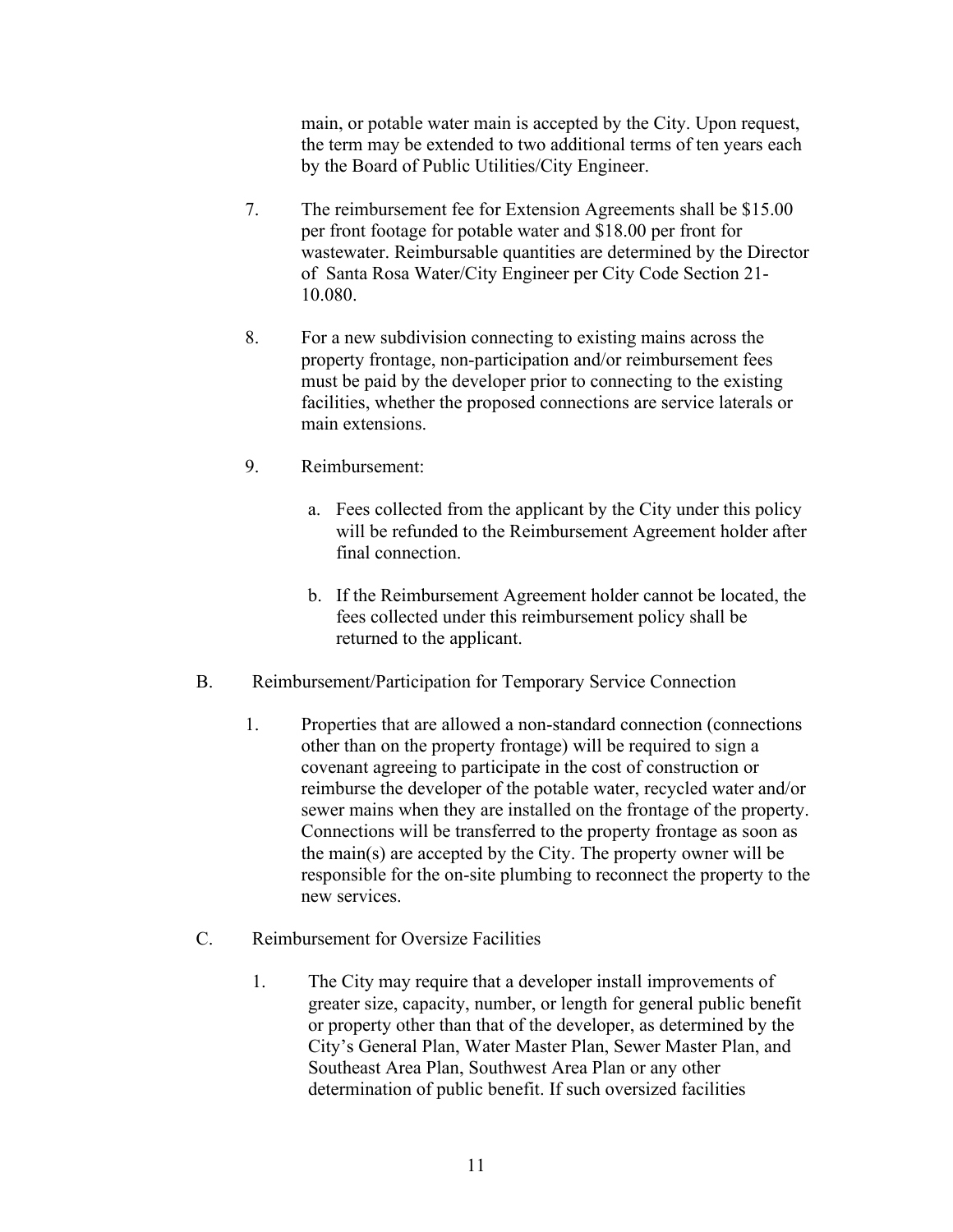required by the City are not reimbursable under City Code Chapter 21-10 (also Article III in this Policy, "Reimbursement for Offsite Improvements"), then the City may elect to contribute to the cost of the additional improvements.

- 2. In the event that the City elects to contribute to the cost of additional improvements, the City shall determine the portion of the costs associated with installing such potable water, or sewer mains larger than the minimum necessary to serve the applicant's development. Upon acceptance of the main(s) in to the City's system, the City will pay the developer the reasonable costs associate with installing such potable water or sewer mains larger than the minimum necessary to serve the applicant's development.
- 3. To determine the amount of City contribution for oversizing facilities:
	- a. Determine the main size that would have been required by the development without the oversize requirement.
	- b. Determine the oversize quantities:
		- 1. For potable water mains; determine the length of pipe, number of tees, valves, reducers and other related appurtenances. If the main was required to be installed at a greater depth, per City standards, due to the increased size, determine the increased excavation and backfill amounts and any increased trench paving required.
		- 2. For sewer mains, determine the length of pipe and number of any manholes required to be installed at a greater size than if the facility were not oversized.
	- c. Price the above listed parts and pieces for both the main that would have been installed without oversizing and the oversized portion of the main through a local supplier. Determine the difference between the two. Add any costs that are reasonably associated with installing the greater size, capacity, number, or length of pipe.
- 4. When the main(s) have been accepted in to the City's potable water and/or wastewater system(s), adjust any price estimates based on actual construction quantities as revised on the Public Works Record Plan.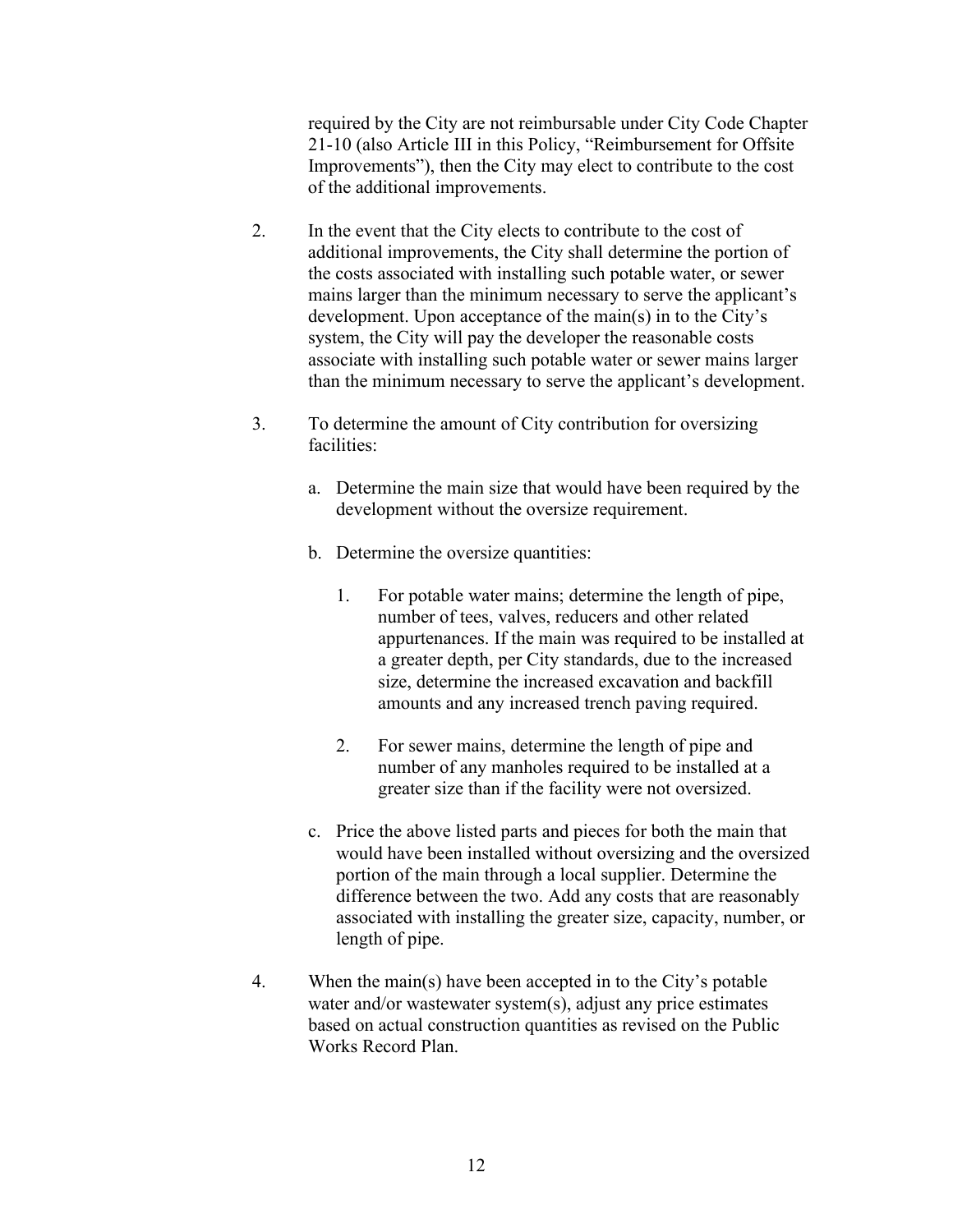- D. Reimbursement for Increased Fire Protection Storage
	- 1. When a developer is required to install improvements that provide increased fire protection storage (i.e. water reservoir or tank) that will provide benefit to existing developed properties within the City limits as well as developer's project, the developer may apply to the City Council, upon recommendation by the Director of Santa Rosa Water/City Engineer, for City Contribution. The City's extent of contribution will depend upon;
		- a. The extent which the increased fire protection storage will benefit existing developed properties within the City limits, but outside of the developer's project.
		- b. The developer's ability to obtain reimbursement per Guide Section C. above as a result of potential future development.
		- c. The formation of an assessment district created to fund all or part of the fire protection storage costs.
- E. Reimbursements Special Agreement Areas
	- 1. Reimbursements in special agreement areas may be authorized upon request to, and approval by, the Board of Public Utilities.
- F. Reimbursement for Installing the Public Portion of the Recycled Water System
	- 1. The City may require that a developer install recycled water pipelines, or other facilities that constitute the public portion of the recycled water system, for the benefit of a specific project or for the general public benefit. It is the intent of the City to pay for the public portion of the recycled water system, as determined by the City Engineer.
	- 2. In the event that the City elects to pay for the cost of the installation of recycled water facilities, the City shall determine the portion of the project costs associated with installing the recycled water facilities after reviewing the developer's breakdown of the engineering, construction, and permitting costs directly attributable to the public recycled water facilities.
	- 3. The Director of Santa Rosa Water/City Engineer may enter into a reimbursement agreement with a developer who constructs the public portion of the recycled water system. The agreement will include, but not be limited to, the developer's name and address, a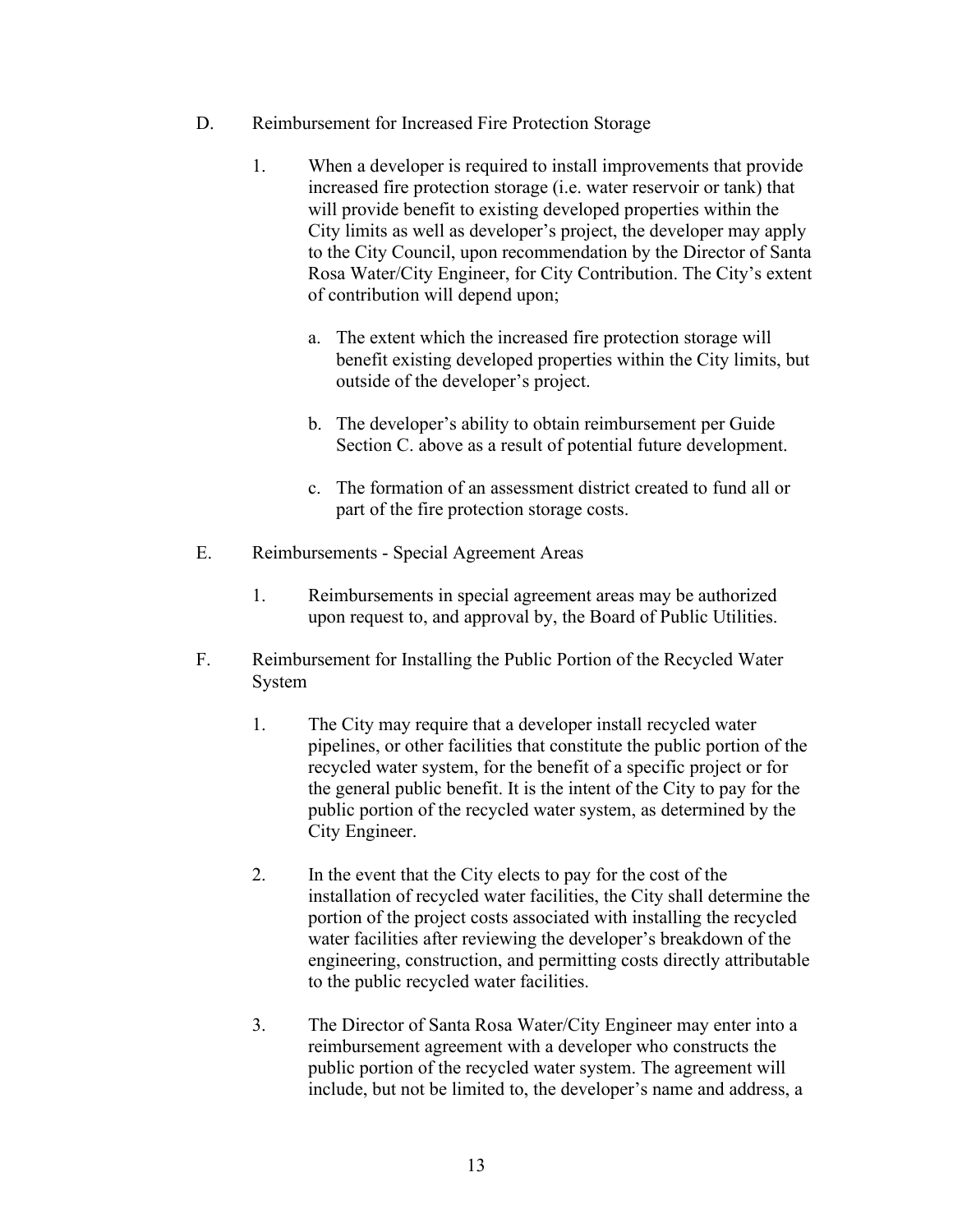description of the recycled water facilities being constructed, the actual cost of constructing the facilities, and the schedule and terms for reimbursement.

4. Upon acceptance of the facilities into the City's recycled water system, the City will pay the developer the reasonable costs associated with installing the public portion of the recycled water system, including any adjusted price estimates based on actual construction quantities as revised on the Public Improvement Record Plan.

# IV WATER LATERALS AND METERS

- A. Refer to current City of Santa Rosa Design and Construction Standards.
- B. Specialty Meters for Properties that do not receive all domestic potable water fromSanta Rosa Water, the user shall install, at their own expense one of the following types of specialty meters:
	- 1. Cooling Tower Intake Meter Measures potable or recycled water filling cooling towers. Flow amount is subtracted from sewer usage charges.
	- 2. Cooling Tower Bleed Meter Measures discharges to the sewer system from the cooling tower. Flow amount is billed to customer.
	- 3. Domestic Meter on Surcharged Accounts -Tracks potable or recycled water not related to the surcharged use.
	- 4. Effluent Meter Measures sewage being discharged from a commercial use. Sewer charges are billed by total flow amount passing through meter.
	- 5. Groundwater Treatment Meter Measures treated effluent being discharged to the sewer system. Flow amount is billed to customer.
	- 6. Ice Meter Measures potable water supplied to ice makers. Flow amount is subtracted from the sewer usage charges.
	- 7. Production Meter Measures potable or recycled water being used in the process of production. Flow is subtracted from sewer usage charges.
	- 8. Surcharge Meter Measures potable or recycled water entering a commercial facility. Sewer use is charged by flow amount. These meters are billed 1,000 gallons of sewer for every 1,000 gallons of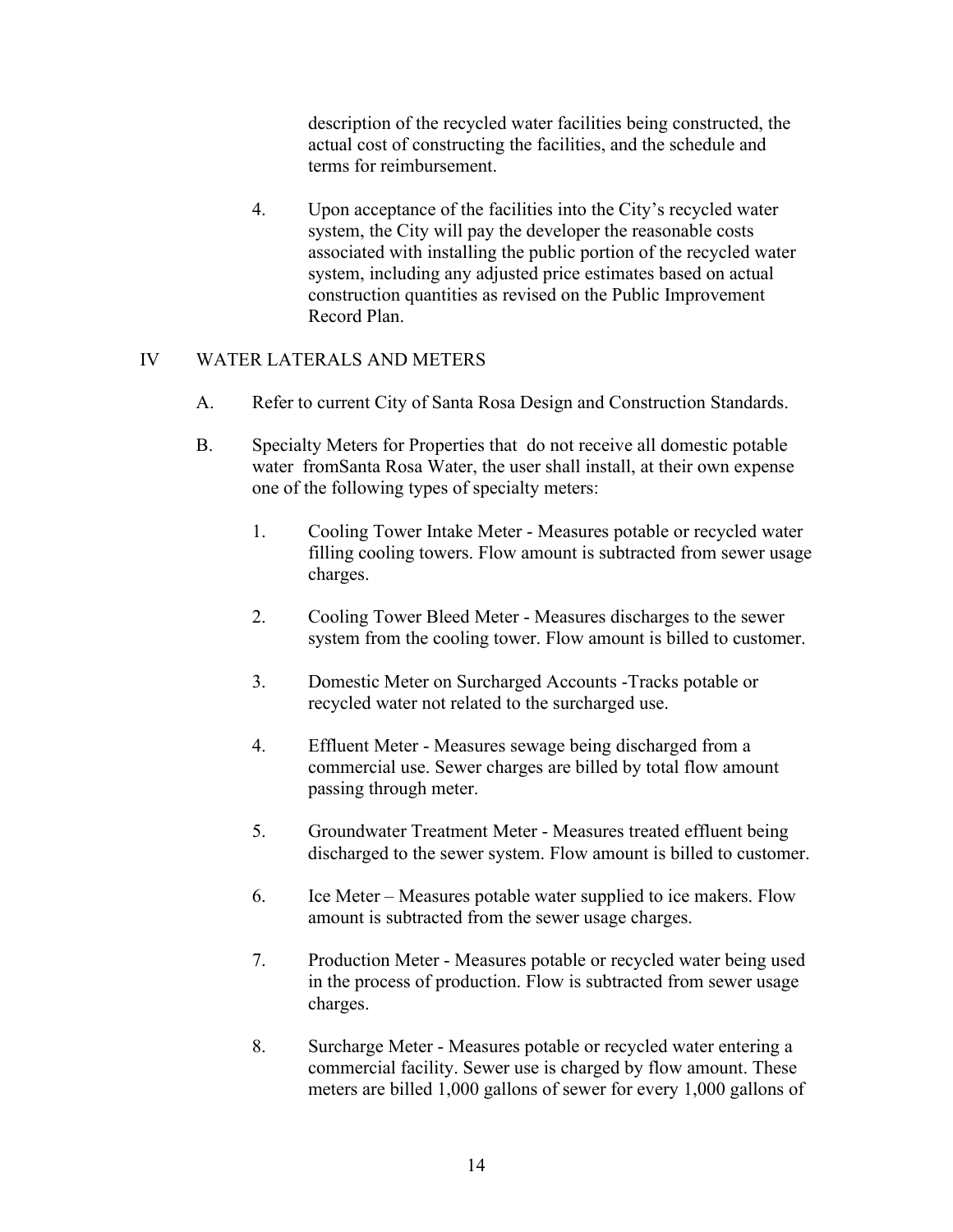water entering the facility just like a regular City commercial meter.

- 9. Well Meters
	- a. Commercial Measures flow from a private well. The meter is read yearly and divided by 12 for monthly sewer usage billing.
	- b. Residential Measures water being used from the private property well to determine a sewer cap for a sewer only account. Sewer cap is determined in the same manner as a City residential water and sewer account.

# V. PAYMENT PLANS

- A. 5 Year Payment Plans Available as Follows:
	- 1. Residential Payment Plans
		- a. Payment Plans are available to all residential customers with existing dwellings (owner occupied or rental, single family or multi-family). The residential payment plan is not available for new construction, non-residential or industrial customers.
	- 2. Potable Water, Recycled Water and Wastewater Demand Fee Payment Plans for Council-specified Non-Residential and Multifamily Residential Projects and Uses.
		- a. Payment plans are available to non-residential and multi-family residential projects and uses in areas, or of types, specified by the City Council to be eligible for such payment plans.
	- 3. Potable Water, Recycled Water and Wastewater Demand Fee Payment Plans for following Council-specified Non-Residential and Multi-family Residential Projects and Uses are currently authorized (effective July 2004, unless revised by the City Council):
		- a. Non-residential Projects and uses downtown, whose combined potable and/or recycled water and wastewater demand fees exceed \$25,000, with "downtown" as defined in the General Plan.
- B. Specific to all 5 Year Payment Plans
	- 1. The following fees may be financed: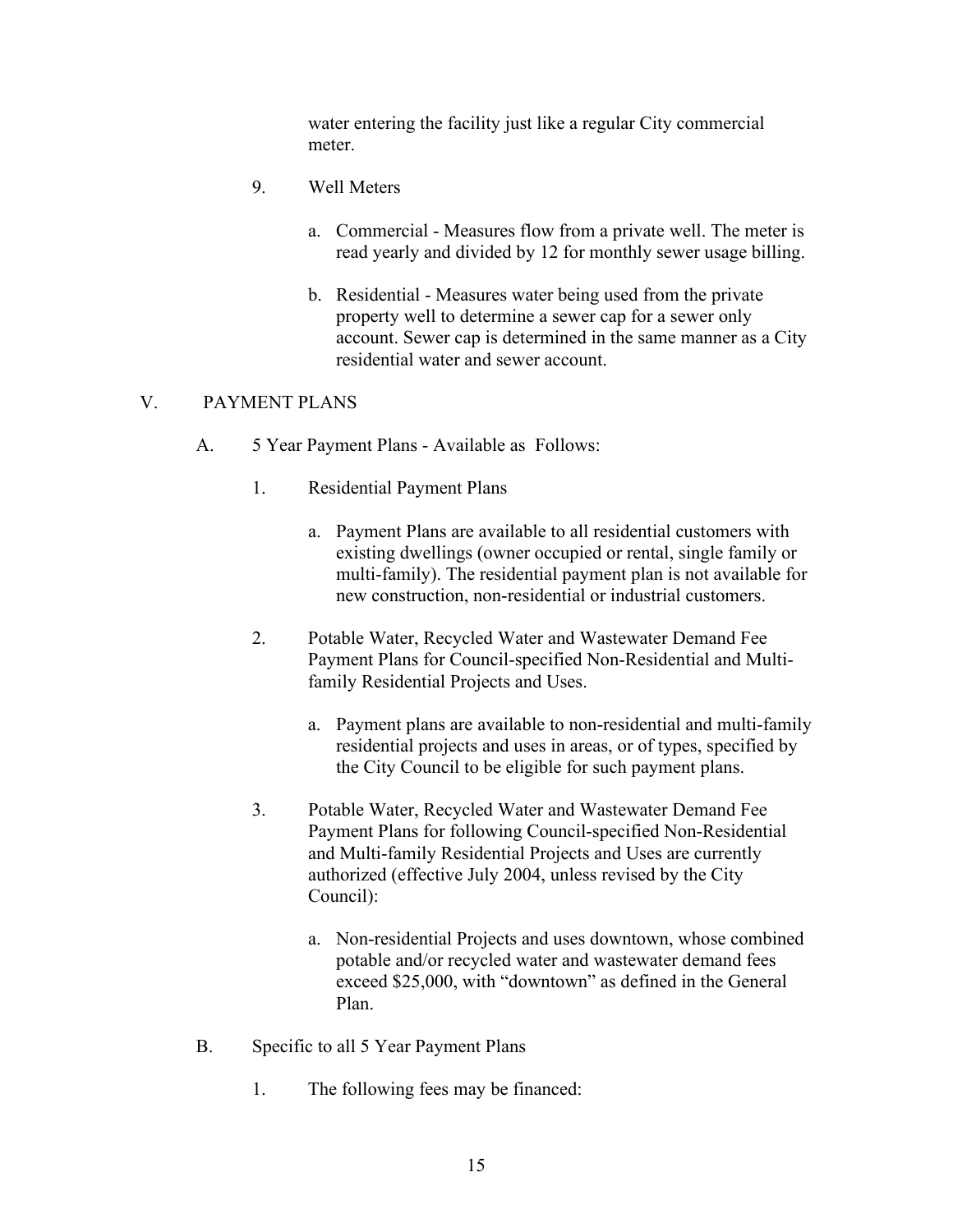- a. Potable Water, Recycled Water and Wastewater demand fees
- b. Processing fees
- c. Meter fees
- d. Non-participation or reimbursement fees
- e. Administration fee to cover the cost of staff time to prepare, annually bill/collect upon and to record documents for the payment plan
- 2. Payment plans are to be repaid in five annual payments (excepting as stated above). The first payment is applied to principal only. The remaining payments include interest based on the 5-year Treasury Note rate.
	- a. Interest is based on the Treasury Note rate as published on the Bloomberg on-line internet site [www.bloomberg.com\)](http://www.bloomberg.com/) for the 5-Year Treasury Note rate, plus 0.2%, as published on the day the agreement is drawn up.
	- b. Payments are allocated and deposited proportionally to all accounts owed as funds are collected.
	- c. Non-participation fees or reimbursement fees due are to be paid to the developer of record after the first payment has been received.
- 3. The customer is responsible for providing a notarized signature on the Note and Deed of Trust and for providing a legible copy of the Grant Deed for the property in question.
	- a. When the fully executed and notarized Note and Deed of Trust and the grant deed are received, and after the Deed of Trust has been recorded at the Sonoma County Recorders office, payment may be accepted and connection can be made to the potable water, recycled water and/or wastewater system. Payment may not be accepted nor may connection be made prior to receiving signed Note and Deed of Trust.
	- b. The City will record the Deed of Trust as a lien against the property.
- 4. Early payoff or additional payments toward principal are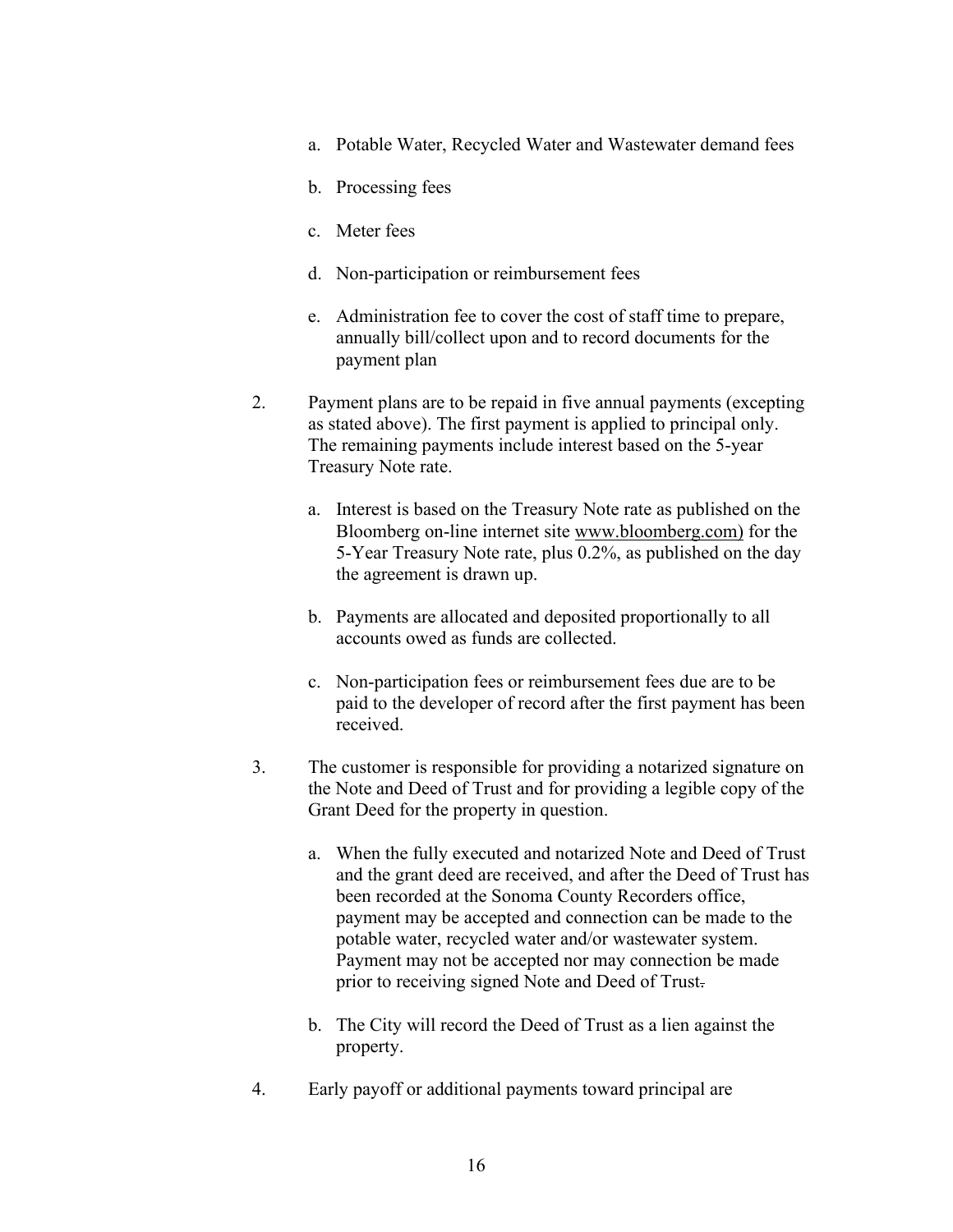permitted.

- 5. When the loan is paid off the lien will be released with the County Recorder.
- 6. If an annual payment due for the payment plan becomes delinquent, Santa Rosa Water will begin procedures to terminate service to the property and all remaining payments due for the payment plan shall at that time become due and the payment plan terminated. Once the total amount due has been received, the service will be restored and the lien held against the property shall be released.
- C. 1 Year Payment Plan for other non-residential uses
	- 1. Payment plans are not generally available to other non-residential uses.

## VI. CIP COSTS

A. If the City has previously installed a potable water, recycled water and/or wastewater service lateral, the City may charge the applicant for the actual cost of the existing lateral in lieu of requiring the applicant to install a service lateral.

## VII. PROCESSING FEES

- A. A processing fee as established by the Board of Public Utilities will be charged for each new sewer lateral that is connected to public wastewater system.
- B. A processing fee as established by the Board of Public Utilities will be charged for each new water meter-that is connected to public potable or recycled water system.

## VIII. BACKFLOW REQUIREMENTS

A. See current City Backflow Requirement Table provided by the City of Santa Rosa Water Quality Division.

## IX. RECYCLED WATER RETROFIT COSTS

A. The City may pay the cost of retrofitting an existing potable water customer's on-site facilities for the purpose of preparing the site to connect to the City's recycled water system for eligible uses.